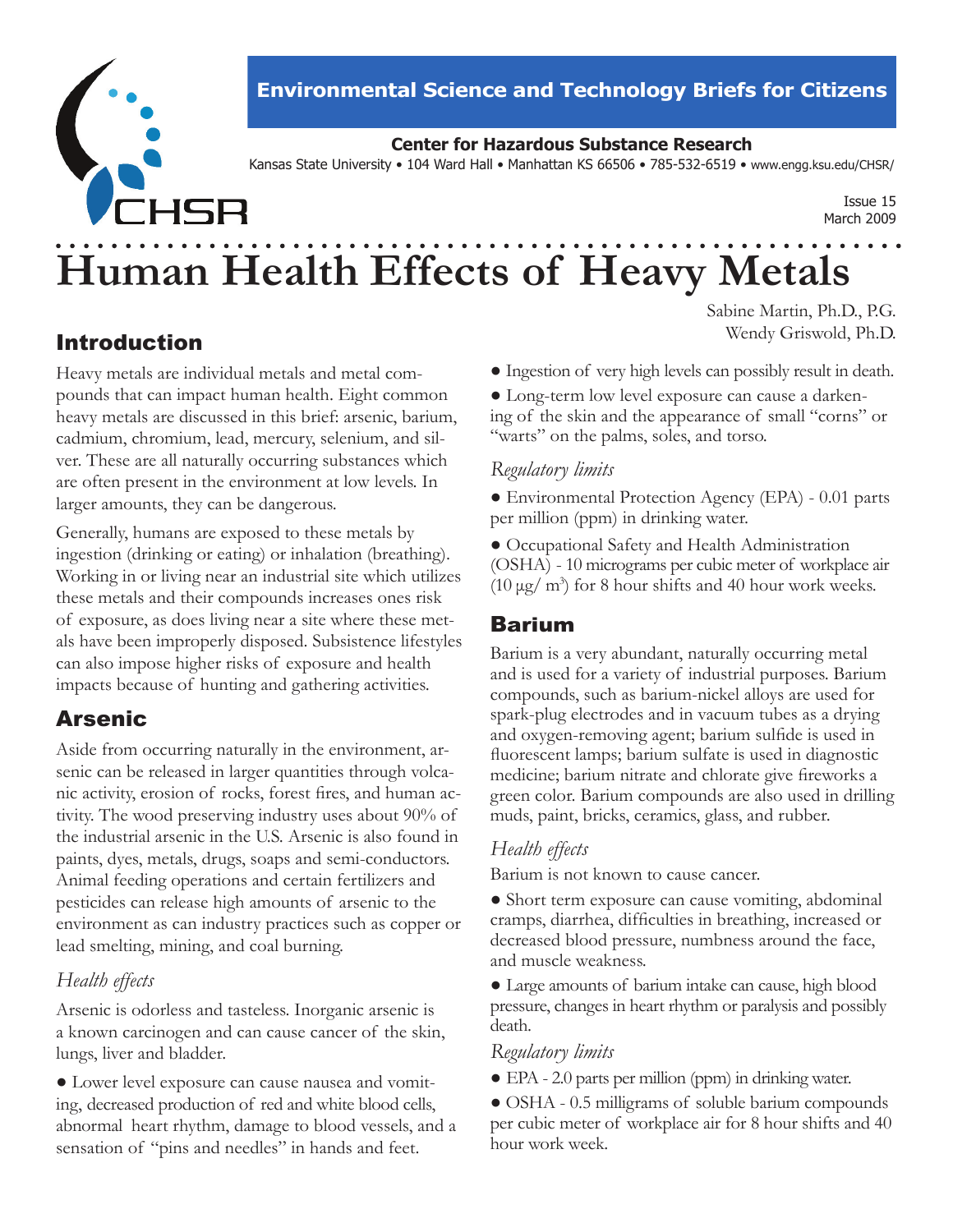# Cadmium

Cadmium is a very toxic metal. All soils and rocks, including coal and mineral fertilizers, contain some cadmium. Cadmium has many uses, including batteries, pigments, metal coatings, and plastics. It is used extensively in electroplating.

## *Health effects*

Cadmium and cadmium compounds are known human carcinogens. Smokers get exposed to significantly higher cadmium levels than non-smokers. Severe damage to the lungs may occur through breathing high levels of cadmium.

● Ingesting very high levels severely irritates the stomach, leading to vomiting and diarrhea.

● Long-term exposure to lower levels leads to a buildup in the kidneys and possible kidney disease, lung damage, and fragile bones.

#### *Regulatory limits*

 $\bullet$  EPA – 5 parts per billion (ppb) or 0.005 parts per million (ppm) of cadmium in drinking water

● Food and Drug Administration (FDA) – concentration in bottled drinking water should not exceed 0.005 ppm (5 ppb).

● OSHA – an average of 5 micrograms per cubic meter of workplace air for an 8-hour workday, 40-hour work week.

# Chromium

Chromium is found in rocks, animals, plants, and soil and can be a liquid, solid, or gas. Chromium compounds bind to soil and are not likely to migrate to ground water but, they are very persistent in sediments in water. Chromium is used in metal alloys such as stainless steel; protective coatings on metal (electroplating); magnetic tapes; and pigments for paints, cement, paper, rubber, composition floor covering and other materials. Its soluble forms are used in wood preservatives.

## *Health effects*

Chromium (VI) compounds are toxins and known human carcinogens, whereas Chromium (III) is an essential nutrient.

● Breathing high levels can cause irritation to the lining of the nose; nose ulcers; runny nose; and breathing problems, such as asthma, cough, shortness of breath, or wheezing.

● Skin contact can cause skin ulcers. Allergic reactions consisting of severe redness and swelling of the skin have been noted.

● Long term exposure can cause damage to liver, kidney circulatory and nerve tissues, as well as skin irritation.

#### *Regulatory limits*

● EPA– 0.1 ppm (parts per million) in drinking water.

● FDA – should not exceed 1 milligram per liter (1 ppm) in bottled water.

• OSHA – an average of between 0.0005 and 1.0 milligram per cubic meter of workplace air for an 8-hour workday, 40-hour workweek, depending on the compound.

## Lead

As a result of human activities, such as fossil fuel burning, mining, and manufacturing, lead and lead compounds can be found in all parts of our environment. This includes air, soil, and water. Lead is used in many different ways. It is used to produce batteries, ammunition, metal products like solder and pipes, and X-ray shielding devices. Lead is a highly toxic metal and, as a result of related health concerns (see below), its use in several products like gasoline, paints, and pipe solder, has been drastically reduced in recent years. Today, the most common sources of lead exposure in the United States are lead-based paint and possibly water pipes in older homes, contaminated soil, household dust, drinking water, lead crystal, lead in certain cosmetics and toys, and lead-glazed pottery.

#### *Health effects*

EPA has determined that lead is a probable human carcinogen. Lead can affect every organ and system in the body. Long-term exposure of adults can result in decreased performance in some tests that measure functions of the nervous system; weakness in fingers, wrists, or ankles; small increases in blood pressure; and anemia.

● Exposure to high lead levels can severely damage the brain and kidneys and ultimately cause death.

● In pregnant women, high levels of exposure to lead may cause miscarriage.

● High level exposure in men can damage the organs responsible for sperm production.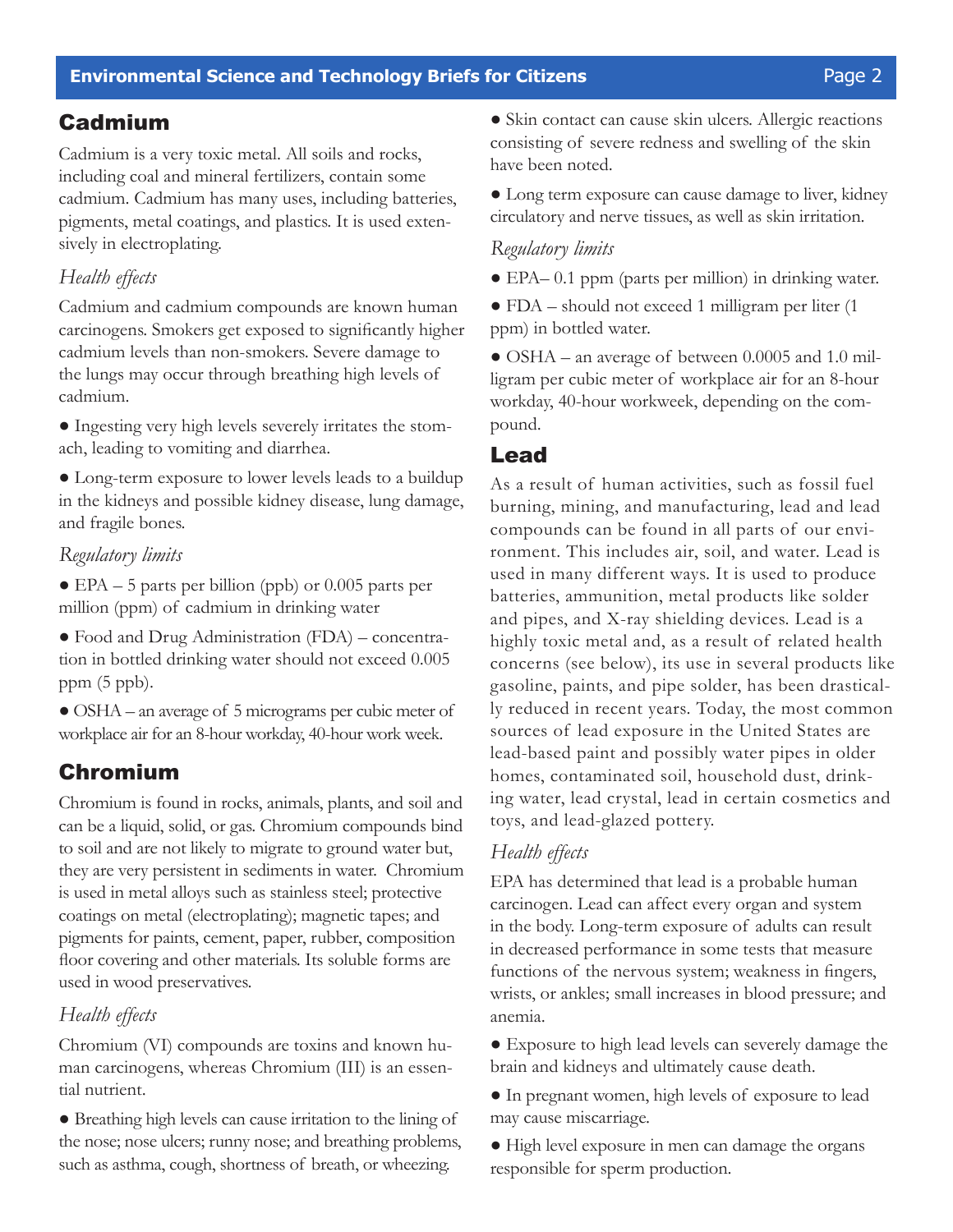#### **Environmental Science and Technology Briefs for Citizens Page 3** Page 3

#### *Regulatory limits*

 $\bullet$  EPA – 15 parts per billion (ppb) in drinking water, 0.15 micrograms per cubic meter in air.

## **Mercury**

Mercury combines with other elements to form organic and inorganic mercury compounds. Metallic mercury is used to produce chlorine gas and caustic soda, and is also used in thermometers, dental fillings, switches, light bulbs, and batteries. Coal-burning power plants are the largest human-caused source of mercury emissions to the air in the United States. Mercury in soil and water is converted by microorganisms to methylmercury, a bioaccumulating toxin.

## *Health effects*

The EPA has determined that mercuric chloride and methylmercury are possible human carcinogens.

● The nervous system is very sensitive to all forms of mercury.

● Exposure to high levels can permanently damage the brain, kidneys, and developing fetuses. Effects on brain functioning may result in irritability, shyness, tremors, changes in vision or hearing, and memory problems.

● Short-term exposure to high levels of metallic mercury vapors may cause lung damage, nausea, vomiting, diarrhea, increases in blood pressure or heart rate, skin rashes, and eye irritation.

#### *Regulatory limits*

 $\bullet$  EPA – 2 parts per billion parts (ppb) in drinking water

● FDA – 1 part of methylmercury in a million parts of seafood.

• OSHA – 0.1 milligram of organic mercury per cubic meter of workplace air and 0.05 milligrams per cubic meter of metallic mercury vapor for 8-hour shifts and 40-hour work week.

## Selenium

Selenium is a trace mineral widely distributed in most rocks and soils. Processed selenium is used in the electronics industry; as a nutritional supplement; in the glass industry; in plastics, paints, enamels, inks, and rubber; in the preparation of pharmaceuticals; as a nutritional feed additive for poultry and livestock; in pesticide formulations; in rubber production; as an ingredient in antidandruff shampoos; and as a constituent of fungicides. Radioactive selenium is used in diagnostic medicine.

#### *Health effects*

Selenium is toxic in large amounts, but trace amounts of it are necessary for cellular function in most, if not all, animals. For humans, selenium is an essential trace nutrient. For example, selenium plays a role in the element functioning of the thyroid gland. The Tolerable Upper Intake Level is 400 micrograms of selenium per day. Consumption above that level can lead to selenosis (see below).

- Short-term oral exposure to high concentrations can cause nausea, vomiting, and diarrhea.
- Chronic oral exposure to high concentrations can produce selenosis. Major signs of selenosis are hair loss, nail brittleness, and neurological abnormalities.

● Brief exposures to high levels in air can result in respiratory tract irritation, bronchitis, difficulty breathing, and stomach pains. Longer-term exposure can cause respiratory irritation, bronchial spasms, and coughing.

#### *Regulatory limits*

● EPA – 50 parts per billion of selenium (50 ppb) in drinking water.

● OSHA – 0.2 mg per cubic meter of workroom air for an 8-hour work shift.

## Silver

Silver usually combines with other elements such as sulfide, chloride, and nitrate. Silver is used to make jewelry, silverware, electronic equipment, and dental fillings. Silver metal is also used in electrical contacts and conductors, in brazing alloys and solders, and in mirrors. Silver compounds are used in photographic film. Dilute solutions of silver nitrate and other silver compounds are used as disinfectants and as an antibacterial agent. Silver iodide has been used in attempts to seed clouds to produce rain.

#### *Health effects*

According to EPA, silver is not classifiable as a human carcinogen.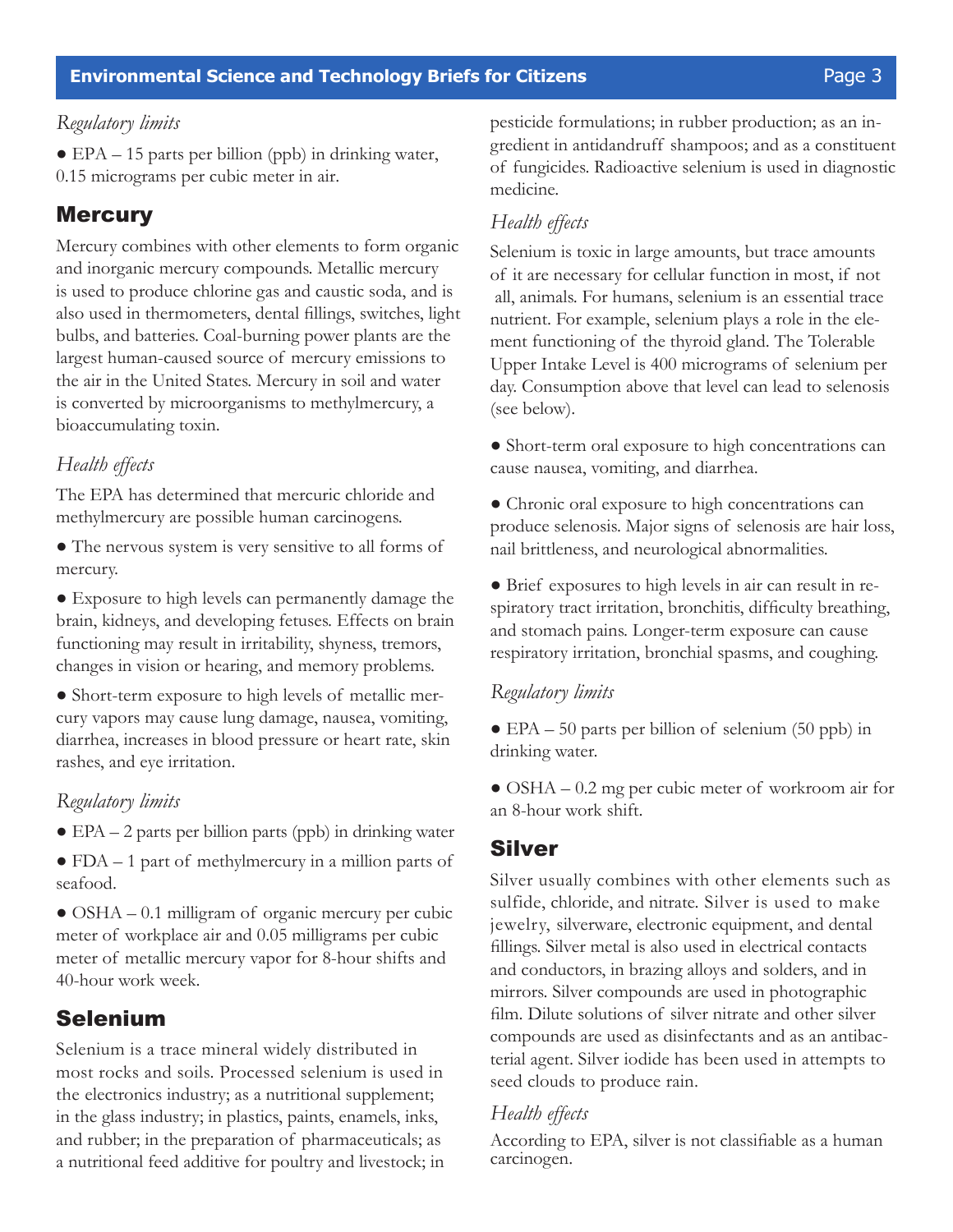#### **Environmental Science and Technology Briefs for Citizens Page 4** Page 4

#### *Health effects*

● Exposure to high levels for a long period may result in a condition called arygria, a blue-gray discoloration of the skin and other body tissues. Argyria appears to be a cosmetic problem that may not be otherwise harmful to health.

● Exposure to high levels of silver in the air has resulted in breathing problems, lung and throat irritation, and stomach pains.

• Skin contact with silver can cause mild allergic reactions such as rash, swelling, and inflammation in some people.

#### *Regulatory limits*

● EPA – recommends concentration in drinking water not to exceed 0.10 parts per billion (ppb). Requires that spills or accidental releases of 1,000 pounds or more be reported.

 $\bullet$  OSHA – in workplace air, 0.01 milligrams per cubic meter  $(0.01 \text{ mg/m}^3)$  for an 8-hour workday, 40-hour workweek.

# Bioaccumulation

Bioaccumulation is the accumulation of substances or chemicals in an organism. There are a small number of plants that easily absorb high levels of metals from the surrounding soil. These are called hyperaccumulators. If these plants are harvested for human use, exposure to harmful levels of metals can happen. Normally, this is a concern only if plants are collected from areas with high concentrations of metals in the soil. Metals uptake by plants is dependent on soil acidity (pH). The higher the acidity, the more soluble and mobile the metals become, and the more likely they are to be taken up and accumulated in plants.

In general, humans are more likely to be exposed to metal contamination from soil that sticks to plants than from bioaccumulation. This is because it is very difficult to wash all soil particles off of plant materials before preparing and ingesting them. Root crops (like potatoes and carrots), leafy vegetables (like spinach and lettuce), and parts of plants that grow near the soil (like strawberries) are a higher risk for exposure to metal contamination than the higher portions of plants, like fruits or berries.

Stressed plants may be a sign of metal contamination. Look for unusual changes in the coloring or growth pattern of plants as an indicator of a stressful growth environment (like drought) combined with high metals concentrations in the soil. These kinds of conditions make it more likely that the plants are bioaccumulating (or uptaking) metals. Deficiencies in the plant (like a low level of zinc) can also influence a plant's likelihood to accumulate metals.

Animals can accumulate metals as well by eating plants, fish, or drinking water with elevated metal concentrations. These metals are not excreted by the animals; rather, they accumulate mostly in the organs as well as the skin, hair, and bones. Fish accumulate metals from the water they live in as well as from organisms they eat. Bottom feeders are particularly susceptible to metals bioaccumulation as they can ingest sediments laced with metals. For fish consumption advisories, please visit this website, http://www.epa.gov/waterscience/fish/

Seaweed accumulates metals from the surrounding water as well as the sediments it grows in.

In addition to ingesting metals via food, there are a number of ways to be exposed to metal contamination through plant use. They include:

● inhaling contaminants from burning plant materials (like smudging),

● inhaling contaminants from smoking plant materials (like tobacco or jimson weed),

● volatilization (turning into a gas) of contaminants in plant materials in enclosed areas (like sweat lodges or work areas),

● ingestion, inhalation, or skin contact from handcrafts using plants, and

● daily use of plant materials as tonics to promote health (like ginseng or sage)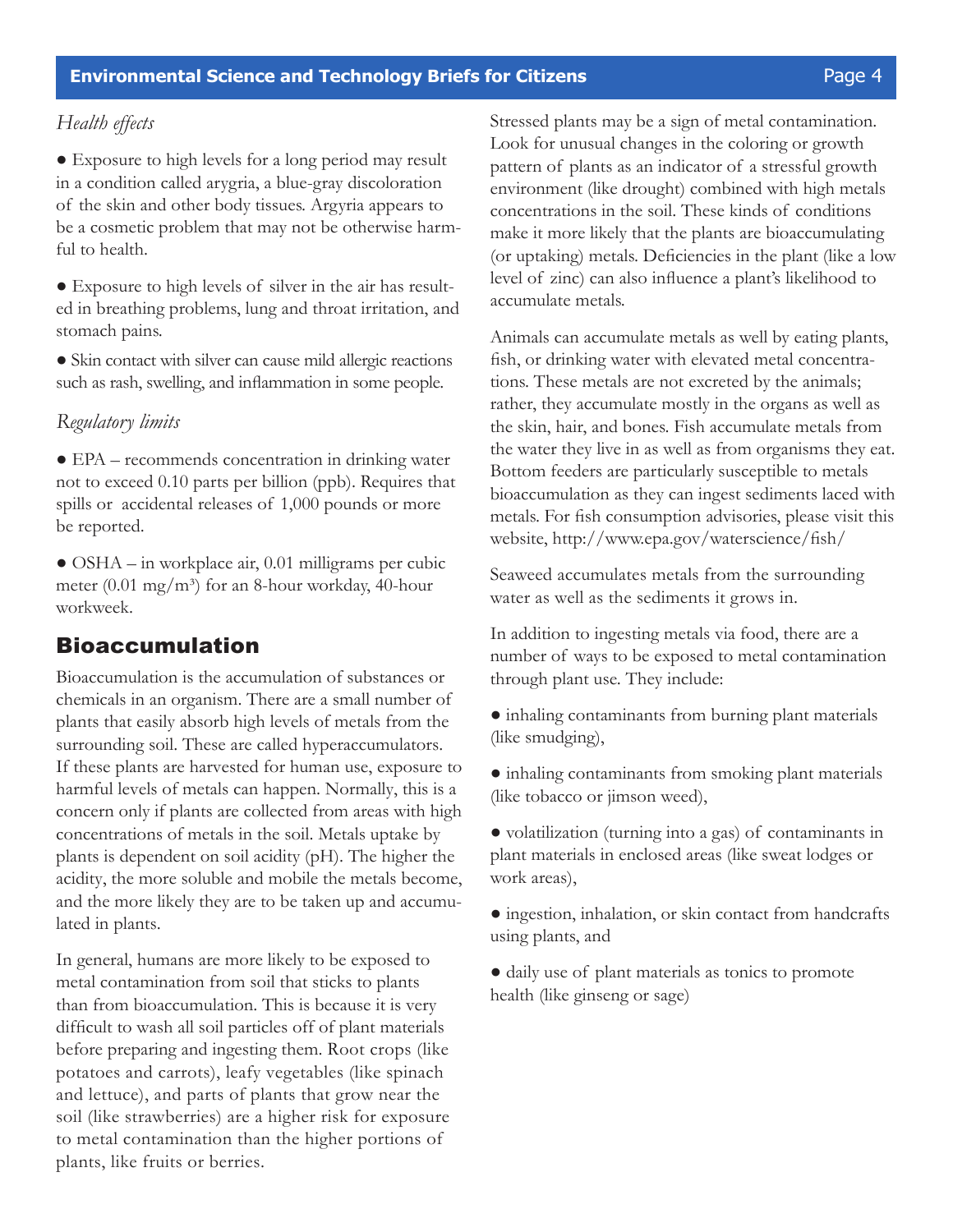| <b>Table 2. Bioaccumulation Risks</b> |                                                                                                                                                                                                                                                                                                                                                                                                                                            |                                                                                                                                                                                                                                                                             |
|---------------------------------------|--------------------------------------------------------------------------------------------------------------------------------------------------------------------------------------------------------------------------------------------------------------------------------------------------------------------------------------------------------------------------------------------------------------------------------------------|-----------------------------------------------------------------------------------------------------------------------------------------------------------------------------------------------------------------------------------------------------------------------------|
| <b>Metal</b>                          | <b>Bioaccumulation risk</b>                                                                                                                                                                                                                                                                                                                                                                                                                | <b>Special considerations</b>                                                                                                                                                                                                                                               |
| <b>Arsenic</b>                        | Generally not absorbed or limited to roots. Fish and<br>shellfish can accumulate arsenic. Fish consumption<br>advisories: http://www.epa.gov/waterscience/fish/                                                                                                                                                                                                                                                                            | • Toxic to plants at levels not harmful to hu-<br>mans and animals.<br>• Be primarily concerned with roots or con-<br>tamination from soil on lower portion of<br>plant.                                                                                                    |
| <b>Barium</b>                         | Rarely accumulated in plants, but accumulates in<br>certain plants, seaweed, and fish.                                                                                                                                                                                                                                                                                                                                                     | Readily accumulated in brazil nuts                                                                                                                                                                                                                                          |
| <b>Cadmium</b>                        | Fish, plants and animals bio-accumulate.<br>Examples: liver, kidney, meat, mushrooms, shellfish,<br>mussels, cocoa powder and dried seaweed. Fish<br>consumption advisories: http://www.epa.gov/water-<br>science/fish/                                                                                                                                                                                                                    | • Be primarily concerned with roots or con-<br>tamination from soil on lower portion of plant<br>(dust).<br>· Under certain conditions (high soil levels<br>plus plant stress) can accumulate to levels<br>harmful to humans.<br>· Rice plants are particularly vulnerable. |
| <b>Chromium</b>                       | High potential for uptake by aquatic life, especially<br>bottom-feeders. Fish consumption advisories:<br>http://www.epa.gov/waterscience/fish/<br>Possible uptake by plants.                                                                                                                                                                                                                                                               | Be primarily concerned with roots.                                                                                                                                                                                                                                          |
| <b>Lead</b>                           | Generally not absorbed or limited to roots.                                                                                                                                                                                                                                                                                                                                                                                                | • Be primarily concerned with roots and<br>contaminated soil adhering to lower portion of<br>plant.<br>· Without phosphates, lead can move from<br>roots to plant tissues.                                                                                                  |
| <b>Mercury</b>                        | Plants tie up mercury in a form that is not readily<br>bioavailable to animals and humans. Mercury bioac-<br>cumulates in fish, shellfish and animals eating fish.<br>Fish consumption advisories:<br>http://www.epa.gov/waterscience/fish/                                                                                                                                                                                                | • Greatest risks are from contaminated soil<br>particles on plants or from using contaminated<br>plants in sweat lodges where metals may vola-<br>tilize into the air.<br>• The older and larger the fish are, the more<br>methylmercury they may contain.                  |
| <b>Selenium</b>                       | Biocaccumulates readily; Indicator plants for high<br>selenium concentrations in soils are: milkvetch or<br>locoweed (Astragalus), prince's plume (Stanleya),<br>woody aster (Xylorhiza, sp.) and false goldenweed<br>(Oonopsis, sp.) These plants require high selenium<br>levels to thrive. High concentrations are found in<br>kidney, tuna, crab and lobster. Fish consumption<br>advisories:<br>http://www.epa.gov/waterscience/fish/ | Plants under certain conditions (for example<br>high soil concentrations of selenium plus<br>drought) can accumulate higher levels, poten-<br>tially harmful to humans.                                                                                                     |
| <b>Silver</b>                         | May be absorbed at low concentrations, but usually<br>does not enter the shoots of plants at levels that<br>would be harmful to people.                                                                                                                                                                                                                                                                                                    |                                                                                                                                                                                                                                                                             |

٦